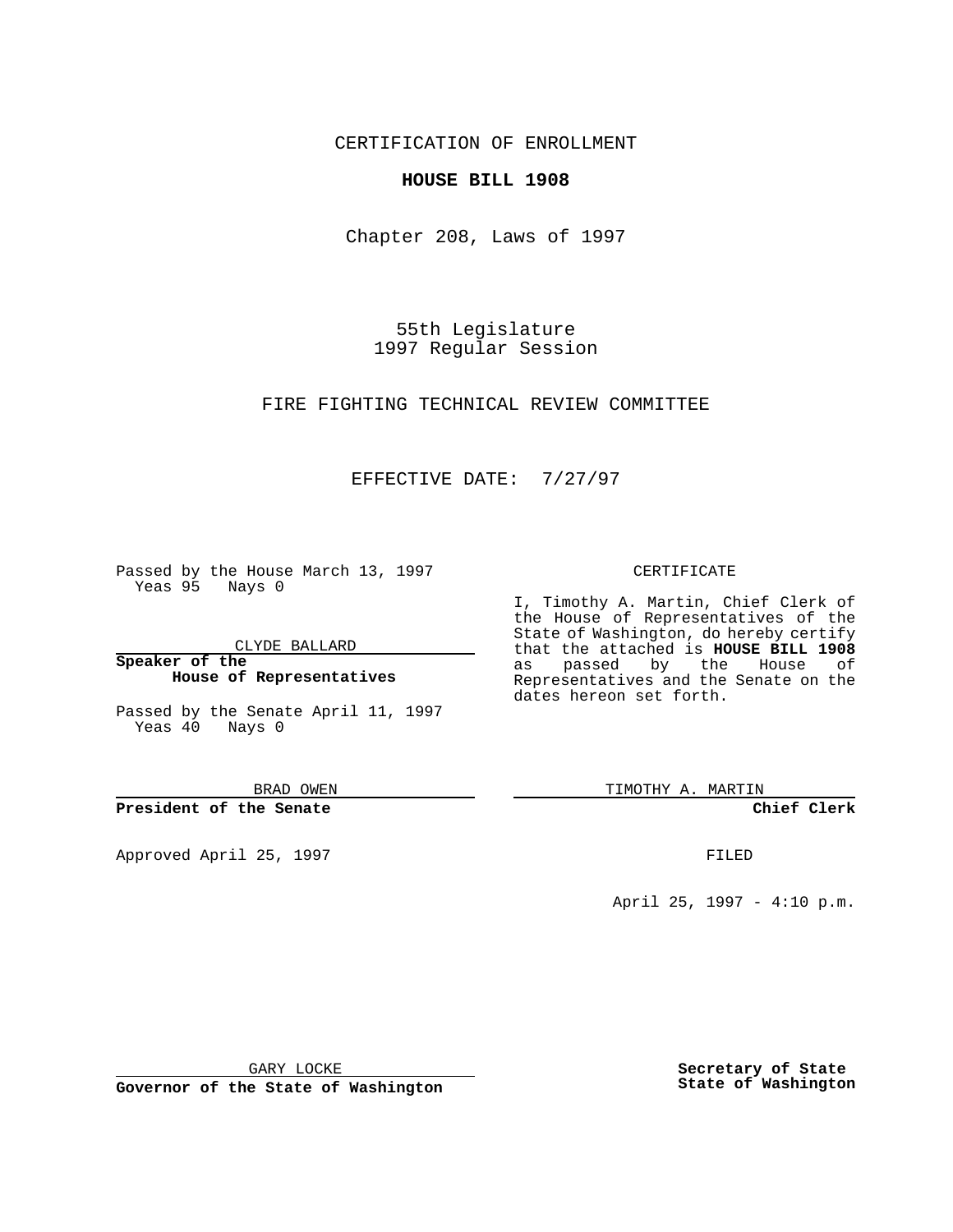## **HOUSE BILL 1908** \_\_\_\_\_\_\_\_\_\_\_\_\_\_\_\_\_\_\_\_\_\_\_\_\_\_\_\_\_\_\_\_\_\_\_\_\_\_\_\_\_\_\_\_\_\_\_

\_\_\_\_\_\_\_\_\_\_\_\_\_\_\_\_\_\_\_\_\_\_\_\_\_\_\_\_\_\_\_\_\_\_\_\_\_\_\_\_\_\_\_\_\_\_\_

Passed Legislature - 1997 Regular Session

**State of Washington 55th Legislature 1997 Regular Session By** Representatives Thompson and McMorris

Read first time 02/13/97. Referred to Committee on Commerce & Labor.

 AN ACT Relating to the enforcement of workplace safety standards by the department of labor and industries; adding a new section to chapter 49.17 RCW; and providing an expiration date.

BE IT ENACTED BY THE LEGISLATURE OF THE STATE OF WASHINGTON:

 NEW SECTION. **Sec. 1.** A new section is added to chapter 49.17 RCW to read as follows:

 (1) The director shall establish a fire fighting technical review committee to be composed of eight members appointed by the director. Four members must be representatives of fire fighters, two of whom must be members of the law enforcement officers' and fire fighters' retirement system, and be selected from a list of not less than six names submitted to the director by organizations, state-wide in scope, which through their affiliates embrace a cross-section and a majority of fire fighters in the state. Two members must be representatives of fire chiefs, and be selected from a list of at least five names submitted to the director by a recognized state-wide organization representing a majority of fire chiefs. Two members must be representatives of fire commissioners, and be selected from a list of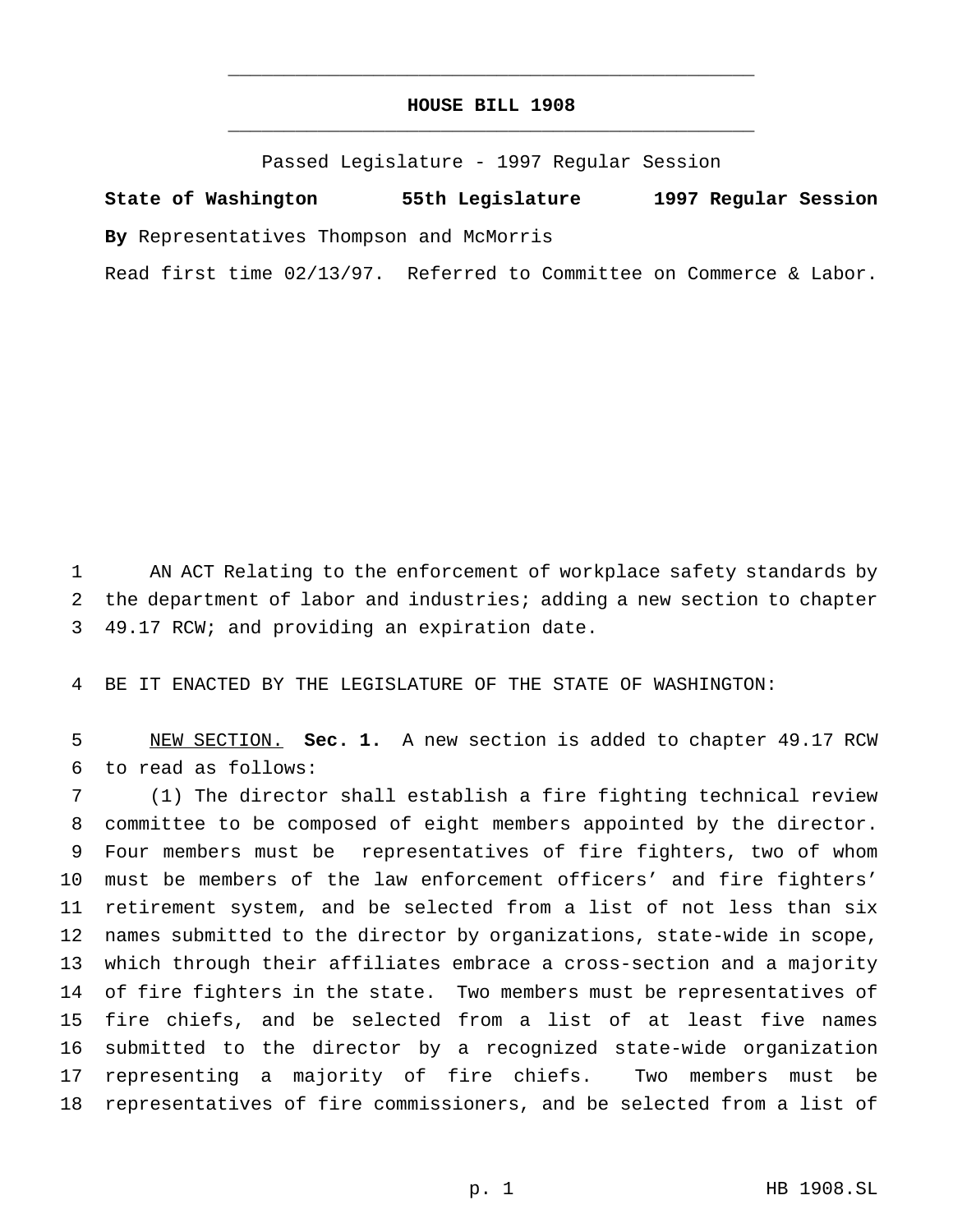at least five names submitted to the director by a recognized state-wide organization representing a majority of fire commissioners.

 (2) The director, or his or her designee, shall be an ex officio member of the committee. All appointments are for a term of three years, except the director may appoint the initial members to staggered terms of from one to three years. Members of the committee hold office until their successors are appointed. The director may remove any member for cause. In case of a vacancy, the director is authorized to appoint a person to serve for the remainder of the unexpired term. The director shall make all appointments in conformity with the plan in this subsection.

 (3) The director or designee shall be the chair of the committee. The committee may meet at a time and place designated by the director, or a majority of the members, and shall hold meetings during the year to advise the director. Each member of the committee shall be reimbursed for travel expenses as authorized in RCW 43.03.050 and 43.03.060.

 (4)(a) The purpose of the committee is to provide technical assistance to the department if an inspection or investigation under this chapter of an emergency response situation reveals a possible violation of RCW 49.17.060, or a safety or health standard adopted under this chapter. The committee may also provide technical assistance to the department if an inspection or investigation of an emergency response situation reveals possible noncompliance with industry consensus standards for fire fighting. If the department issues a citation under this chapter based on events in an emergency situation, the department shall consult with the committee before issuing a citation that includes a penalty authorized by RCW 49.17.140.

 (b) The committee's recommendation is advisory only and does not limit the department's authority to assess a penalty. This section does not create a right or cause of action or add to any existing right or cause of action.

 (5) For the purpose of this section, "emergency response situation" includes, but is not limited to, situations in which employees of a fire department or fire district are involved in a fire combat scene, a hazardous materials response situation, a rescue, or a response involving emergency medical services.

(6) This section expires July 1, 2001.